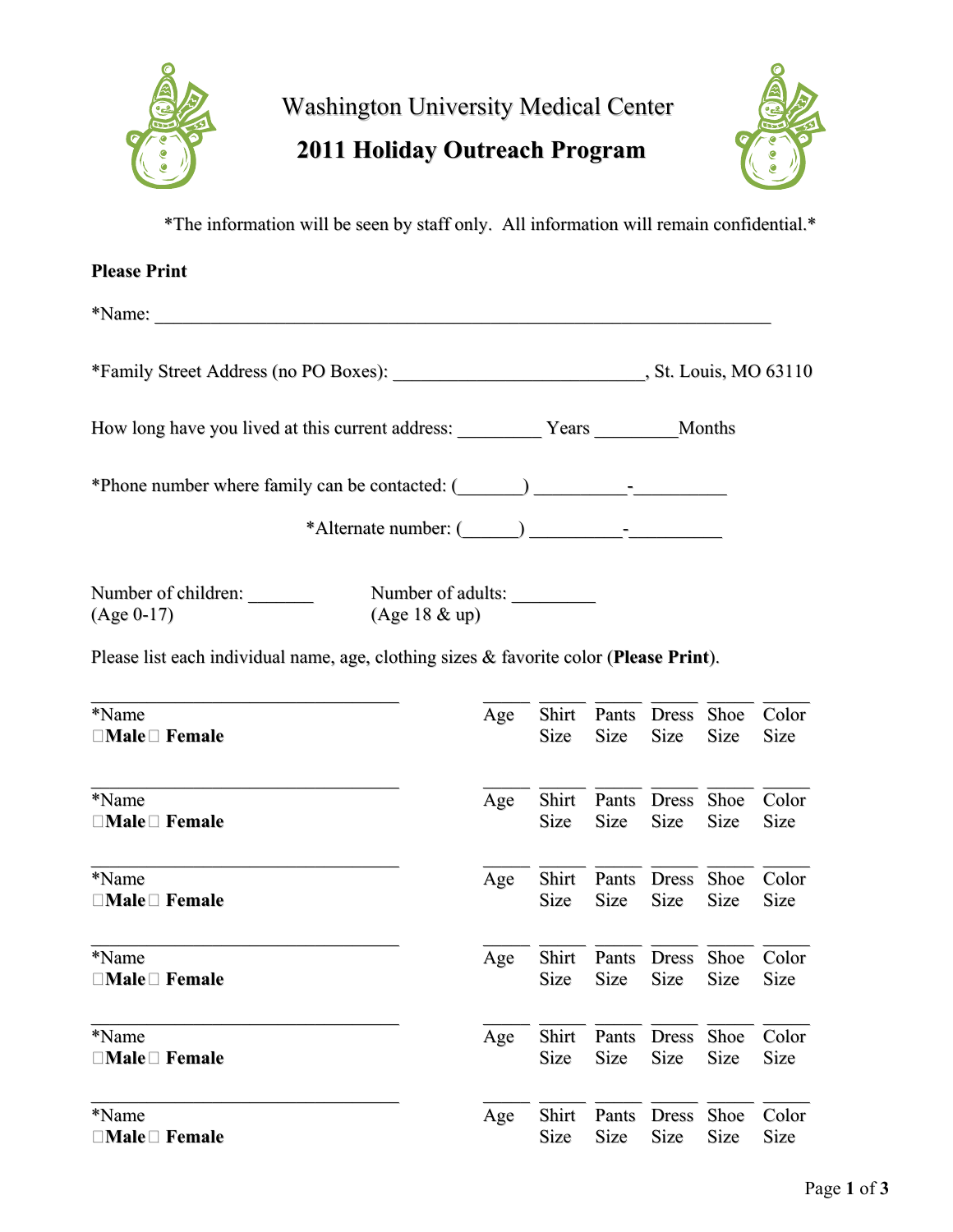Have you participated in this program in the past?  $\Box$  **No**  $\Box$  **Yes** If so, what year(s)?

**2004 2005 2006 2008 2009 2010**

The Holiday Outreach Program is intended to aid families who, due to circumstances outside of their control, are experiencing a hardship this holiday season. Please indicate the unusual and special circumstances surrounding you and/or your family that you feel makes you eligible for the program?

Are you or other adult family members currently seeking employment?  $\Box$  Yes  $\Box$  No

If seeking employment, have you or other adult family members contacted and/or completed the Forest Park Southeast MERS/Goodwill Employment Assistance Program? □ Yes □ No

Would you or your family members like a referral to the FPSE Employment Assistance Program? **Yes No**

Are you in need of utility assistance?  $\Box$  Yes  $\Box$  No If, yes which?  $\Box$  Gas  $\Box$  Electric  $\Box$  Water/Trash Are you in need of food assistance?  $\Box$ **Yes**  $\Box$ **No**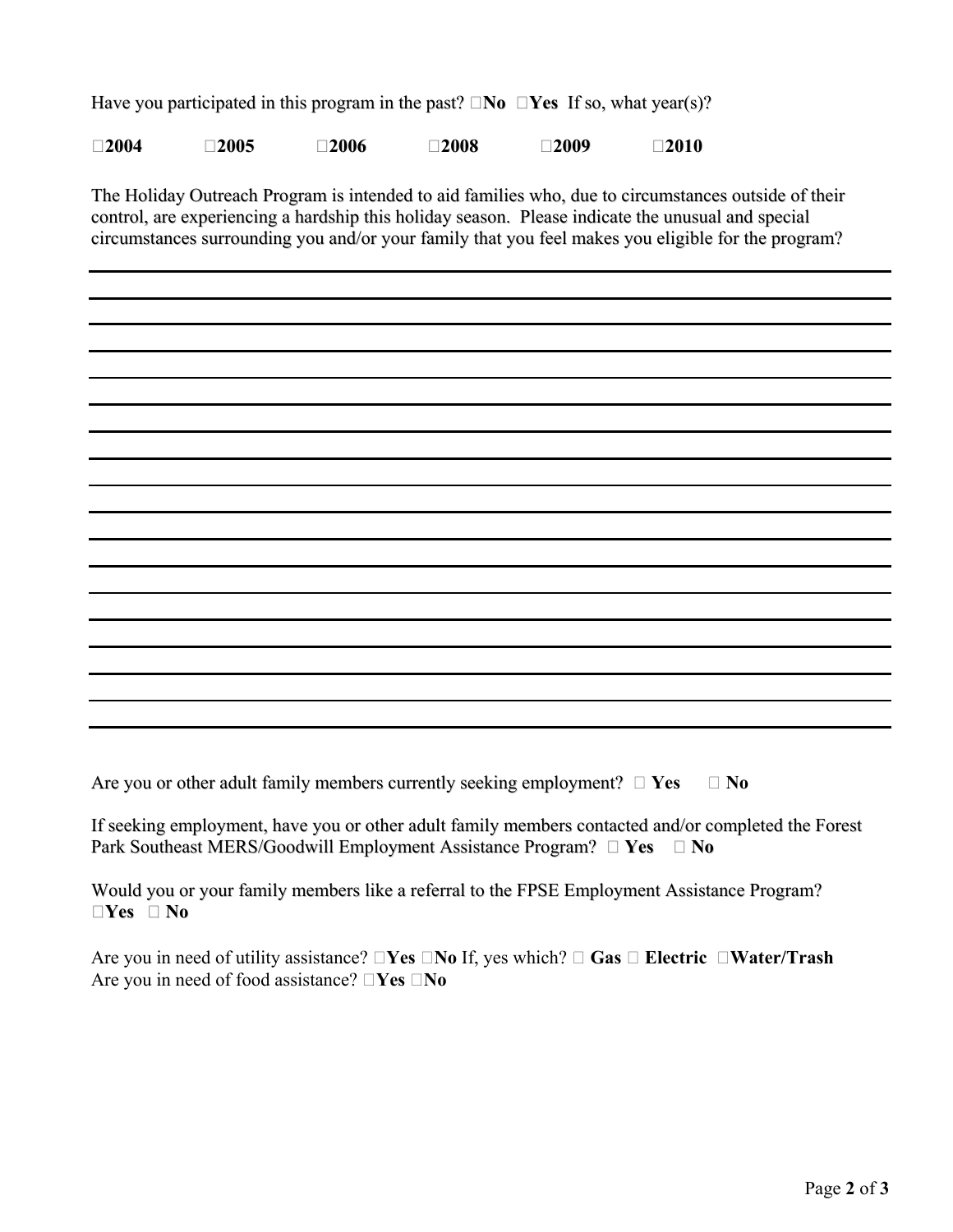### **Photo Consent**

Your consent to the following has no merit in whether you will be accepted into the program.

*If accepted into the program, I give permission for my family and me to be photographed and shared with the departments who adopted us through the Holiday Outreach Program.* 

**Yes**, I consent to our photo being shared with the department.

**No**, I do not want our photo shared with the department.

### **Program Consent**

*I acknowledge that my family is an applicant for the Holiday Outreach Program and is aware that there are a limited number of families the program serves and therefore may not be selected for this year's program. If selected, the Holiday Outreach Committee has the right to withhold any gifts if it is shown that any of the provided information is misleading.* 

**\*Applicant Signature: \_\_\_\_\_\_\_\_\_\_\_\_\_\_\_\_\_\_\_\_\_\_\_\_\_\_\_\_\_\_\_\_\_ Date: \_\_\_\_\_\_\_\_\_\_\_\_** 

There are a limited number of spaces available. A completed and accepted application form does not guarantee participation in the program. Gifts received by this program are up to the discretion of the donor. Washington University Medical Center and its affiliates assume no responsibilities as to the quality and quantity of the gifts and donations provided by the donors.

For questions or comments please call Jaime Evans at (314) 747-2331.

Please submit completed application by fax to (314) 371-4283 or send to 4400 Chouteau, St. Louis Mo. 63110

**\*Applications must be submitted by no later than November 4, 2011\***  Notification letters will be sent out by November  $11<sup>th</sup>$ 

#### **For Office Use Only, Please Do Not Write Below this Line**

| Received by:                                     | Date: | $\Box$ Hold<br>$\Box$ Accepted |                | $\Box$ Rejected |  |
|--------------------------------------------------|-------|--------------------------------|----------------|-----------------|--|
| Family Number 2011-                              |       | Date                           | Date           | Date            |  |
| Type of Assistance Given: (Check all that apply) |       | $\Box$ Gifts                   | $\square$ Food | $\Box$ Utility  |  |